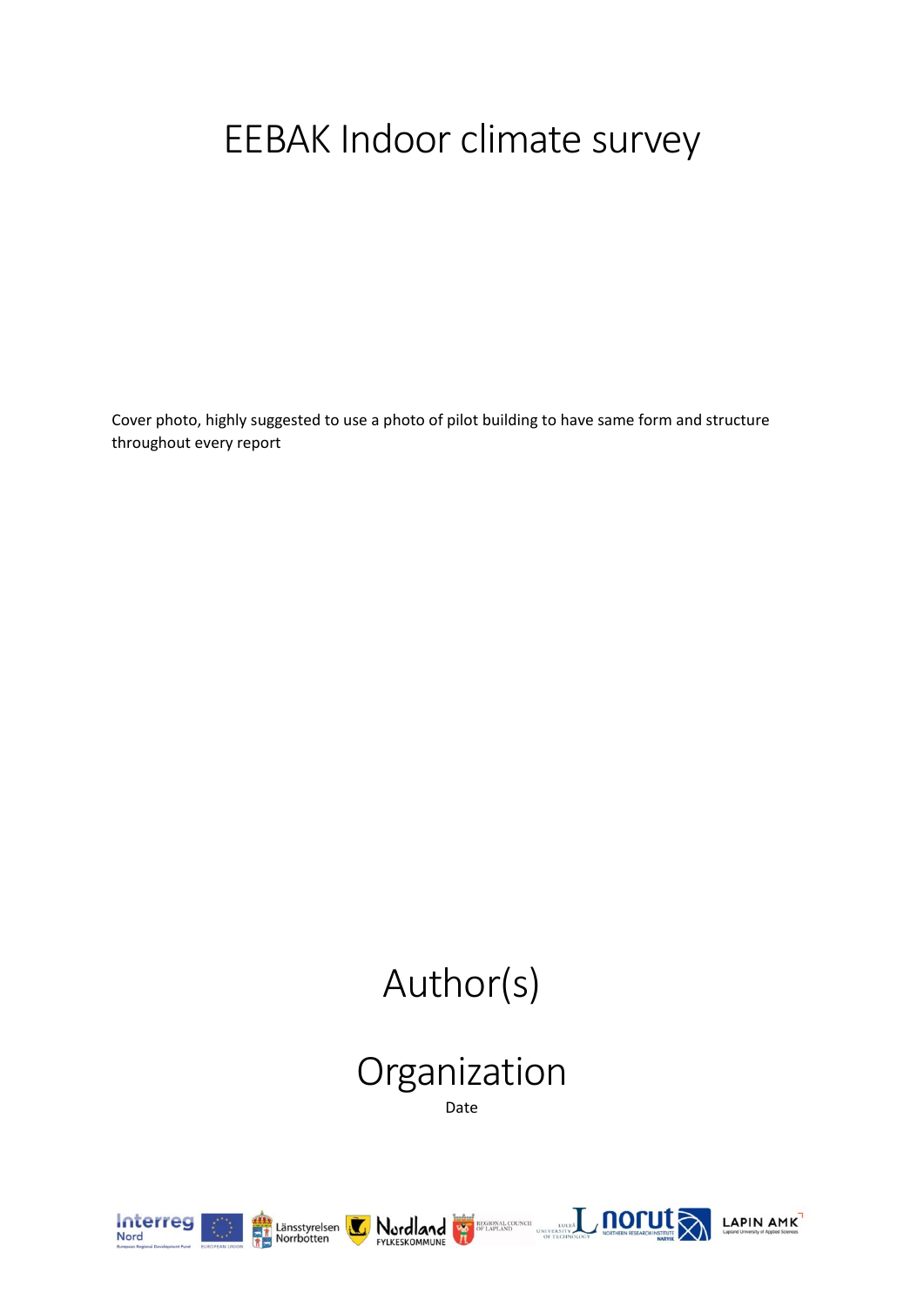### Introduction

"To verify and analyze the quality of indoor climate in our project's pilot cases, series of measurement were conducted in similar fashion in every country taking part in this project. Measurement data included indoor temperature and relative humidity monitoring for 4 weeks, split in two measurement periods: first in heating season, and second during summer.

To analyze general user satisfaction and to detect possible defects and problems, a user survey was conducted in each pilot case." (Example text)

- Purpose
- Pilot case
- Goal
- Scenarios
- Measurement system and details
- User survey









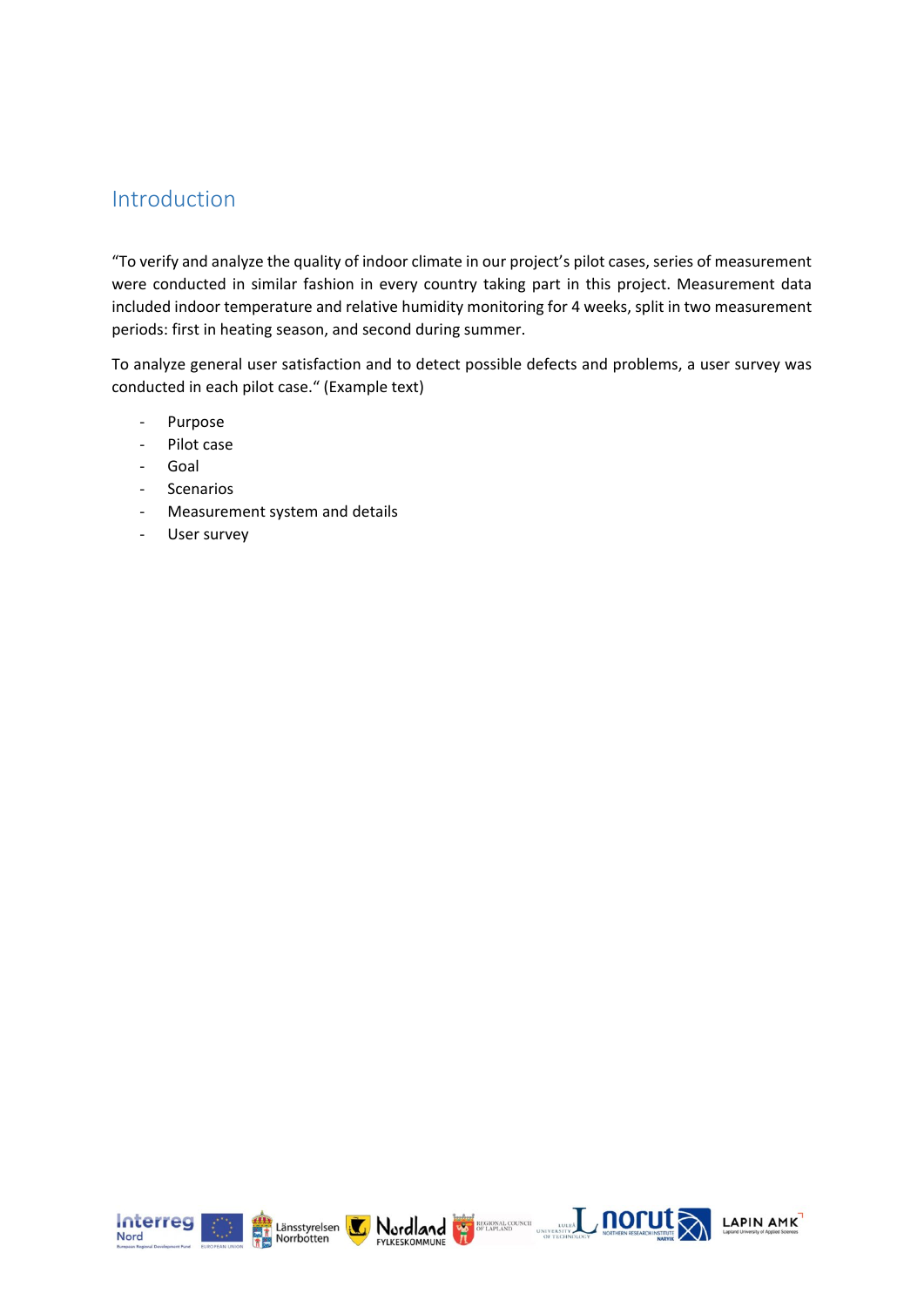### Measurements in pilothouse XXXXX

"Duration of all measurement periods was 2 weeks. Measuring units were placed to most crucial rooms of a building to analyze conditions in spaces that are mainly used. Every sensor was set to identical height, and situated strategically to minimize direct sunlight and other possible error sources." (Example text)



Picture X. Measurement points in the Pello pilothouse.

Building info

Building type: Single-family house

City:

Purpose: Residential

Built:

Volume:

Surface area:

Performed studies and measurements:

Air leakage test







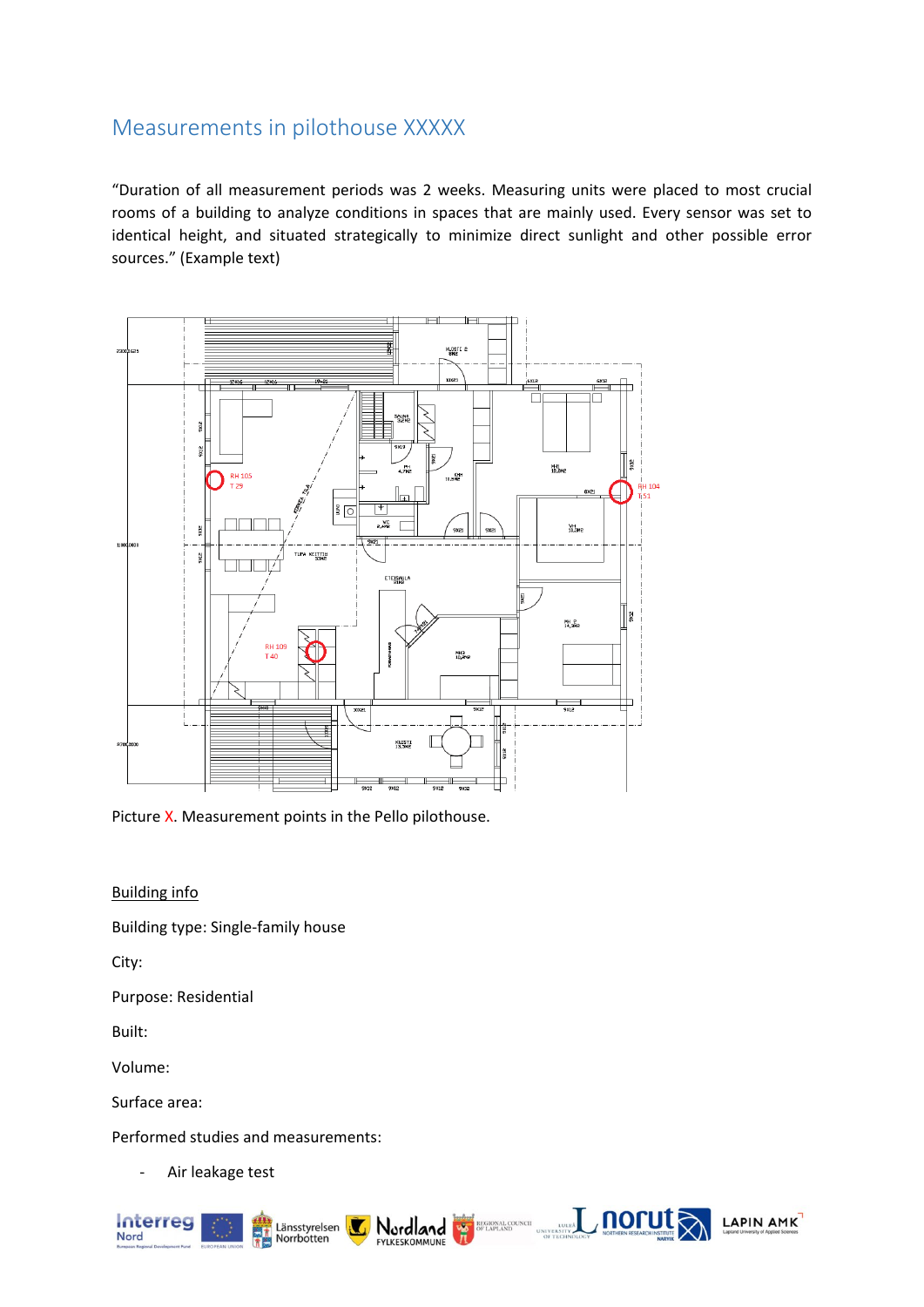- Indoor conditions
- Outdoor data

Heating, water & electricity:

-Heat production:

-Heating energy demand:

**-**Electricity consumption:

-Survey details

- Measurements
- Dates
- Duration
- Photos of measurement arrangements
- User survey









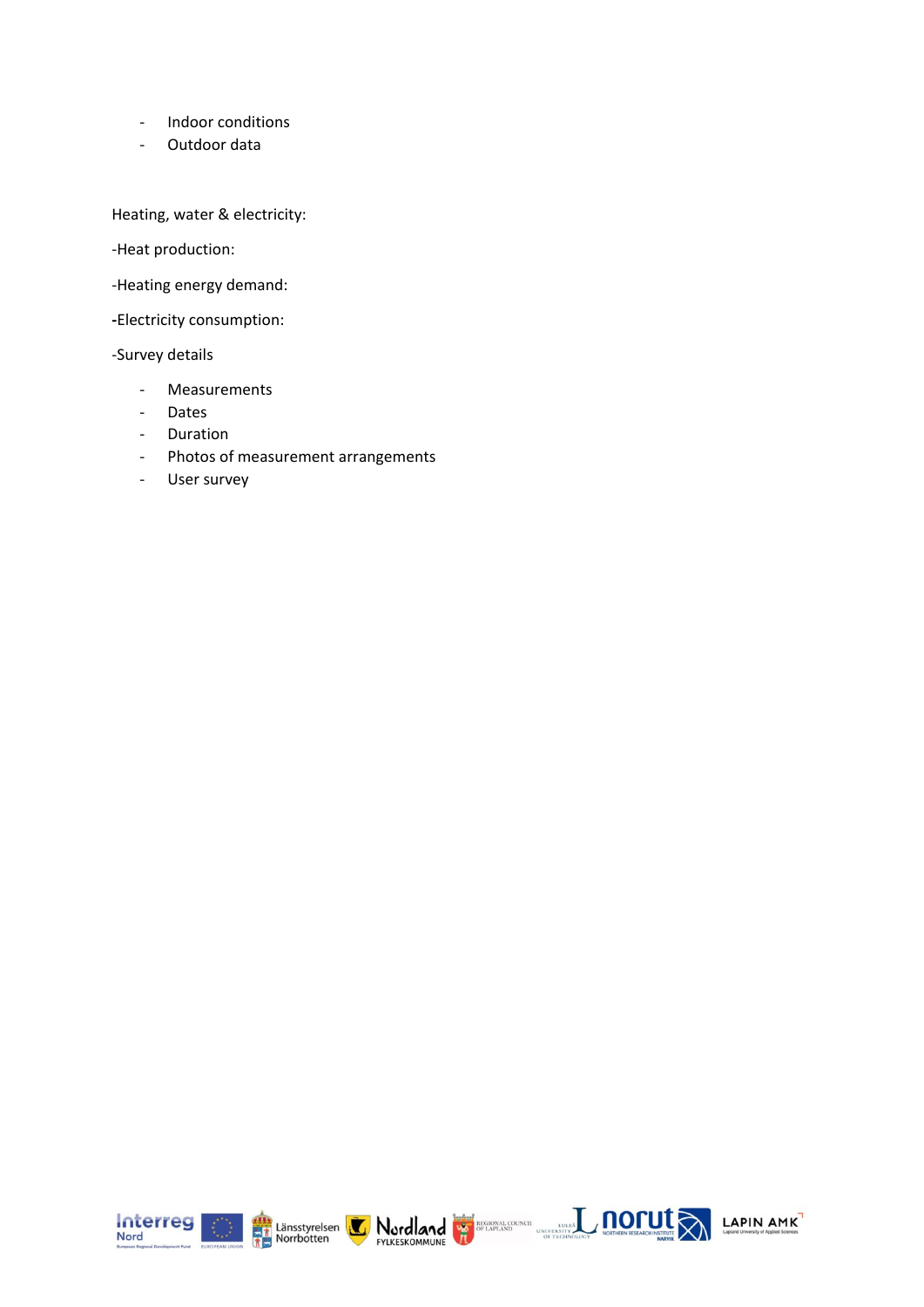#### User survey

- Purpose and aim
- Details
- Form (Possibly as an annex)









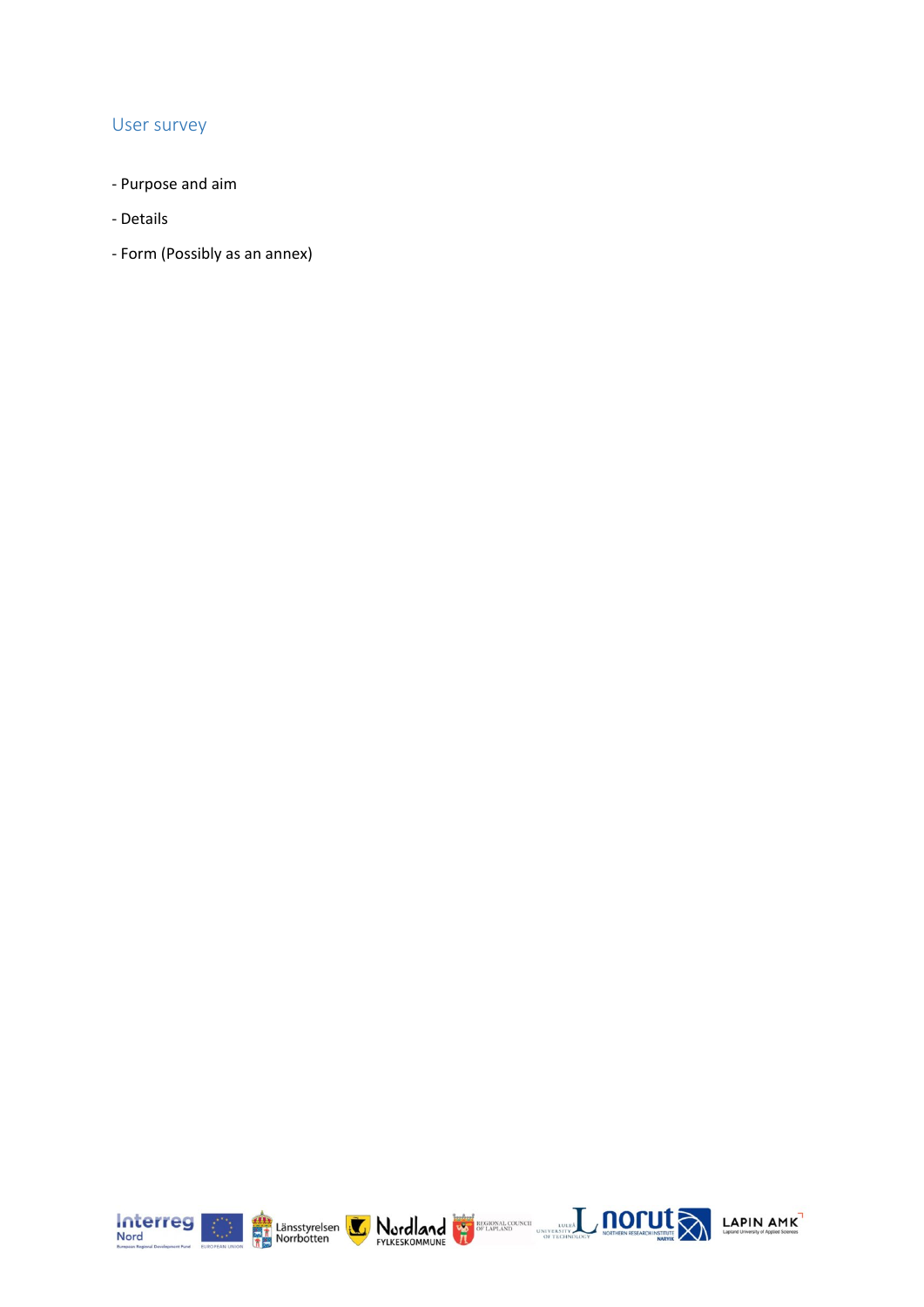## Results

#### Indoor measurement results

- AVG's
- Min/Max
- Graphs
- General interpretation of measurement results
- -

#### User survey results

- Amount & percentage of filled surveys
- Analysis and visualization by Mikko's template